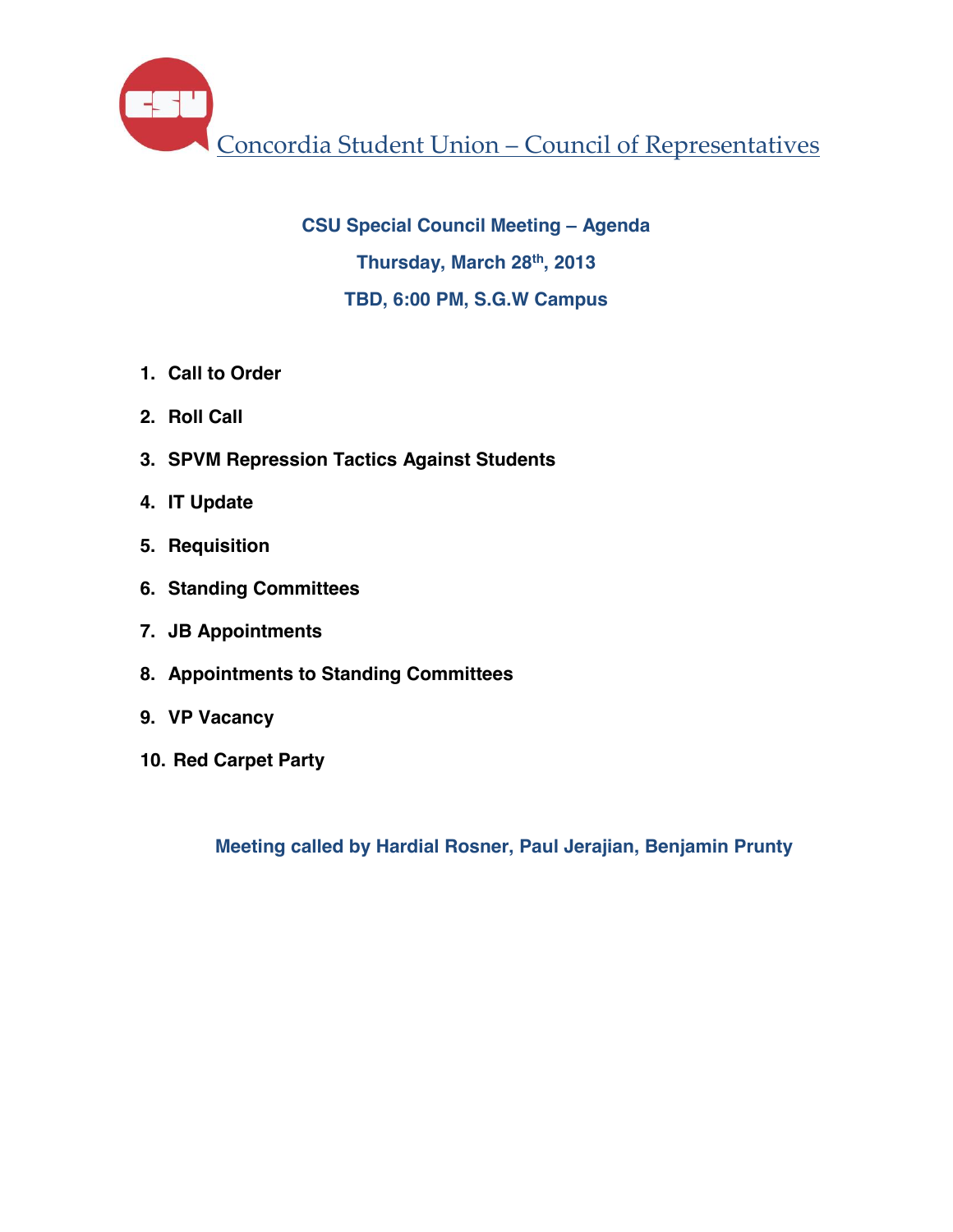#### **1. Call to Order**

**Meeting called to order at 6:33pm.** 

# **2. Roll Call**

# **3. SPVM Repression Tactics Against Students**

#### **Benjamin Prunty:**

Whereas union solidarity is essential to student gains.

Whereas the Service de la Police de Montreal have become increasingly repressive since the beginning of the student movement, and notably more since the March 15<sup>th</sup> demonstration against police brutality.

Whereas the increased repression that took place at the non-student organized police brutality demonstration has become common place at student demonstrations.

Whereas increasing repression is being justified by the application of municipal by-law P-6, and enforced by the process of mass arrests as facilitated by the tactic of "kettling."

Whereas municipal by-law P-6 was passed by a municipal council under intense suspicions of widespread corruption.

Whereas the application Montreal's municipal by-law P-6 is resulting in collective censorship, and in this way is politicizing the police force.

Whereas the Quebec Bar Association has condemned municipal by-law P-6.

Whereas "kettling" has been deemed unlawful by England's High Court after an independent inquiry.

Whereas the the Toronto Police Service has publicly committed to never using it again after an independent inquiry, commissioned in response to the G20 police actions, found it to be unlawful.

Whereas the Royal Canadian Mounted Police have a policy against kettling, which is to say that kettling is not in their policy book and so they do not do it.

Whereas by-law P-6 and the tactic of "kettling" threaten social peace by forcing discontents underground.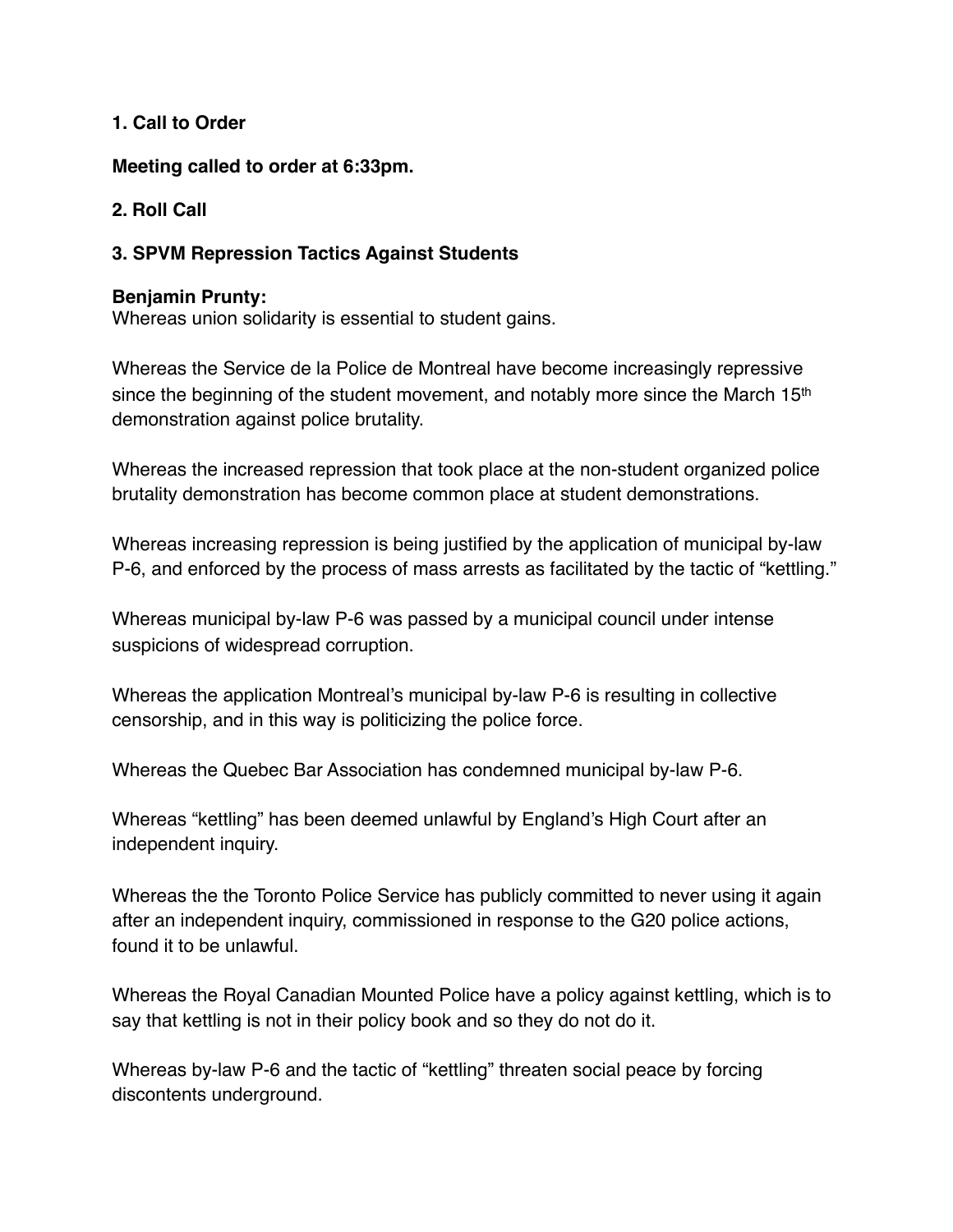Whereas by-law P-6 impedes on the right to expression and peaceful assembly as guaranteed by the Canadian Charter of Rights and Freedoms.

Whereas fines of \$500 - \$3000 applied to students protesting against education-related debt amount to cruel and unusual punishments, and therefore further impede on individual rights guaranteed by the Canadian Charter of Rights and Freedoms.

Whereas the tactic of "kettling" is in direct opposition with the right against arbitrary detention as guaranteed by the Canadian Charter of Rights and Freedoms

BIRT The Concordia Student Union wholeheartedly condemns municipal by-law P-6, and the tactic of "kettling."

BIRT The Concordia Student Union calls for an immediate independent public inquiry into instances of police brutality that took place during the Student Movement, up to and including, but not limited to, the demonstrations that took place on March 15<sup>th</sup>, 19<sup>th</sup>, and the 22nd, 2013.

BIRT The Concordia Student Union joins the call for the creation of a permanent independent office specifically dedicated to investigations into police brutality and general police oversight.

BIFRT any of the The Concordia Student Union members may participate in peaceful demonstrations, organized in opposition to municipal by-law P-6, or police repression, or solidarity with victims, with a CSU banner condemning P-6, police repression, and collective censorship.

BIFRT The Concordia Student Union executive(s) send the open-letter which was submitted to council on March 28<sup>th</sup>, 2013, to major media outlets, online, and elsewhere, to be published and distributed widely. Moreover, that the Concordia Student Union's communication's coordinator prioritizes translating the aforementioned open-letter, as well as this motion, into French to be used for further dissemination.

BIFRT The Concordia Student Union calls for the FEUQ to facilitate legal action, in consultation with legal teams, up to and including, but not limited to, a class-action lawsuit or a charter challenge. If there is already a suitable legal challenge being carried out, the Concordia Student Union calls for the FEUQ to engage in solidarity work in the form of collaborative fundraising, media campaigns, research aid, and any other actions deemed helpful by the membership.

Seconded by **Chad Walcott**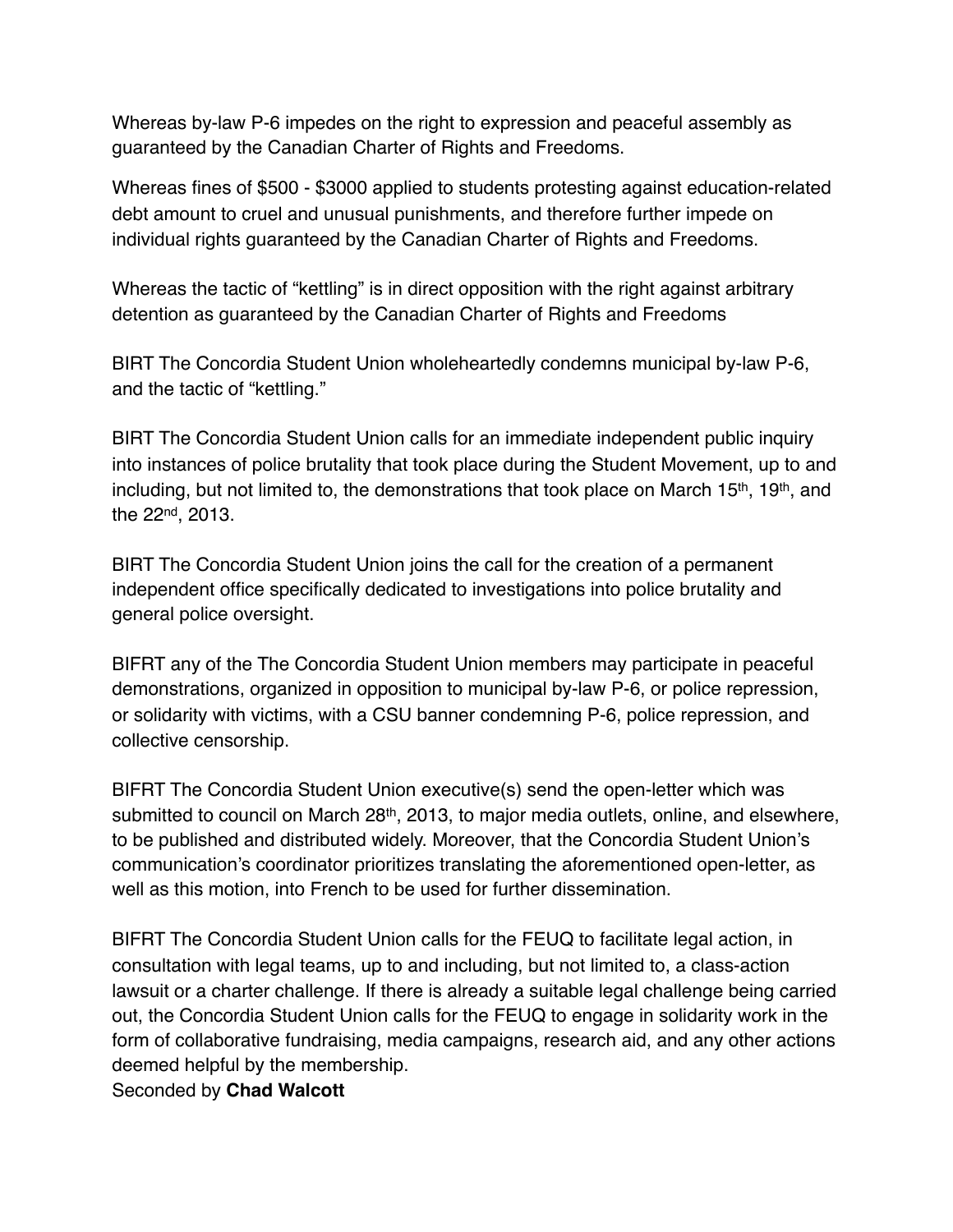**Chad Walcott**: Speaks in favour of this motion especially when it comes to kettling. It's something detrimental to democracy; to be able to participate in a peaceful protest. Especially when they start kettling people right after the protest has been started. By passers, protesters and journalists are all kettled.

**Nikos Pidiktakis**: What exactly is kettling?

**Benjamin Prunty**: It's a practice where they encircle students. They also did it in very cold weather, and can leave you there for a couple of hours and then give you 600\$ fines.

**Patrick Lefebvre:** In favour of the motion, the major reason why you don't see me at those protests is not because I don't want to be part of it, but because I can't since anyone in my position could be placed in a dangerous situation because of kettling.

**Andrew Roberts**: We want to go forward with this, we're ready to speak to the media.

**Benjamin Prunty**: Dangerous to be suppressing people in that way.

**James Vaccaro**: Dissemination of public info through the media; we have the money, but what is the time frame?

**Benjamin Prunty**: GSA is going to send another one now.

**Andrew Roberts**: Letter is really good, but as I suggested it's very hardline; We may respond well to it, but I don't know if the whole thing speaks to the people we are trying to reach. Overall I support the letter totally, and if council decide to go forward with it I support it.

**Jordan Lindsay**: Agrees with Nadine, COMS person should make it more communication friendly and have it be more accessible to the people we are trying to reach instead of the people who are already on our side.

Amends to have Ben work with coms director to change the voice of it, to be more accessible, and be the CSU's voice as well.

**Ben Prunty:** It's not about re-convincing people, we are against this huge PR machine. We are not trying to sway people; we are not allowing groups to be silenced rather than trying to convince people that think police are in their right.

**Chad Walcott**: There isn't a hard way to stand against this kind of injustice and make it pass as soft. It's our role as leaders to take a hard stance and go through with it instead of taking a soft stance. Whether or not we achieve an end goal is the result of other factors. We should take the hard stance in favor of justice, and students use of any means i.e peaceful protesting.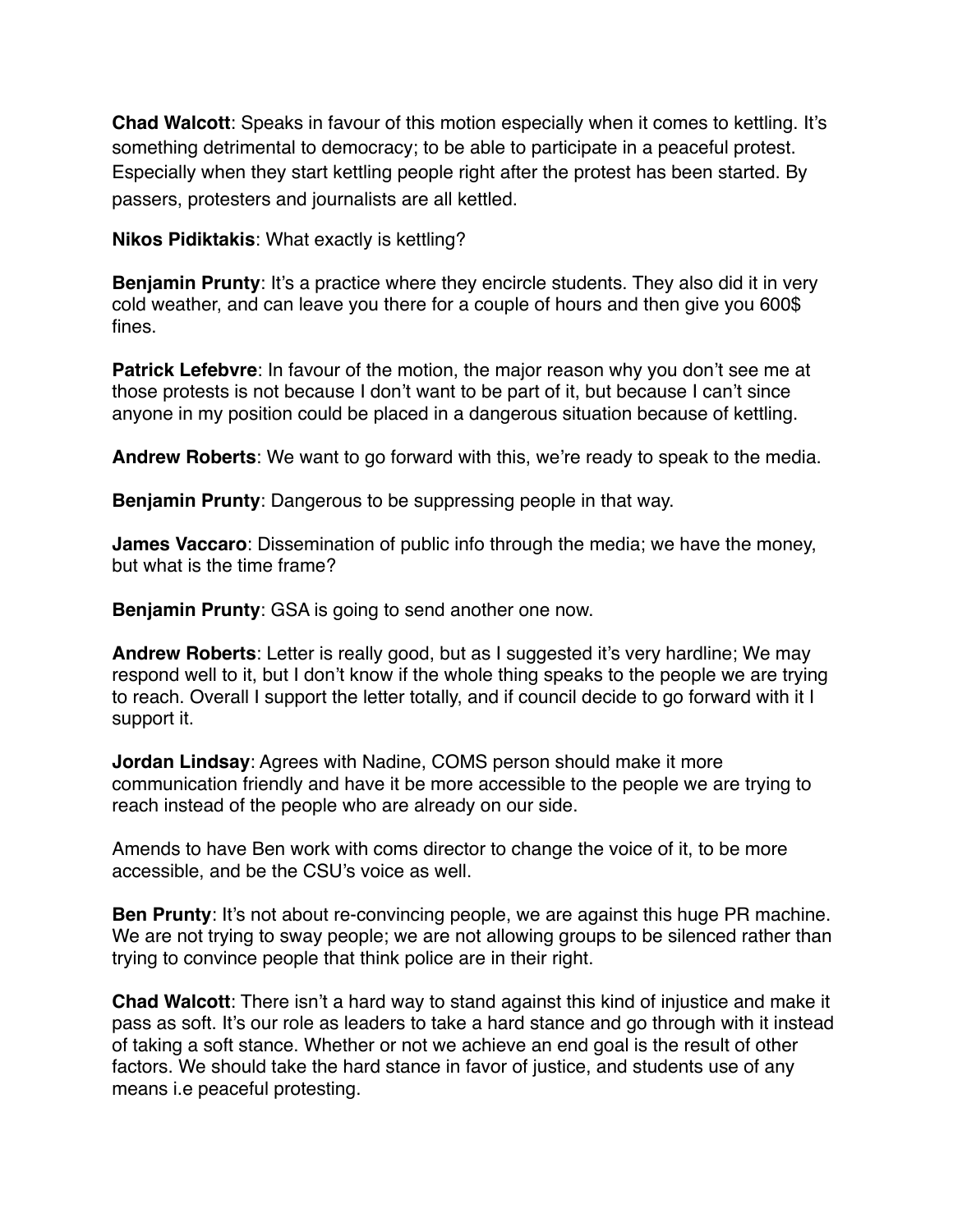**Jordan Lindsay**: Not saying we should soften the wording. If we're communicating an idea as the CSU and this coms director has skills in communicating things better, would like Ben to also be included in this process, but to choose the wording that might speak to the people that are right on the line and sway them towards arguments that are made within the letter.

**Andrew Roberts**: There is a super fine line between choosing the right wording and blunting the message. I don't have the perfect solution, theres a way to communicate the same message but to a broader audience.

**Ben Prunty**: Does not feel openly good about bringing it back to council. If we bring it to the coms director, do we need to bring it back to council? I'm not in favour of bringing it back to council; it's stalling the issue whereas some groups are already taking action and thats why I called the special council meeting.

**Jordan Lindsay**: Is comfortable with the letter, it could be looked over once by the coms director and then should be good to go.

**Andrew Roberts**: I don't know if Tuesday is reasonable time to get the coms director to start working with Ben. Maybe an exec or another councillor can look over it with Ben and it would be much quicker.

**Stefan Faina**: Coms director wont be able to take part of the process as of yet. Tuesday is not going to be feasible.

**Chad Walcott** calls the question for the amendment Seconded by **Paul Jerajian** 

#### **VOTE**

All in favour of calling the question: 8 Oppositions: 0 Abstentions: 2 **Motion passes** 

**VOTE** All in favour of Jordan's amendment : 0 Oppositions: 8 Abstentions: 2 **Motion passes** 

**Andrew Roberts** amends to review the letter with Ben tomorrow with himself, Simon-Pierre and any councilor who would like to speak on this issue. Seconded by **Jordan Lindsay**

## **VOTE**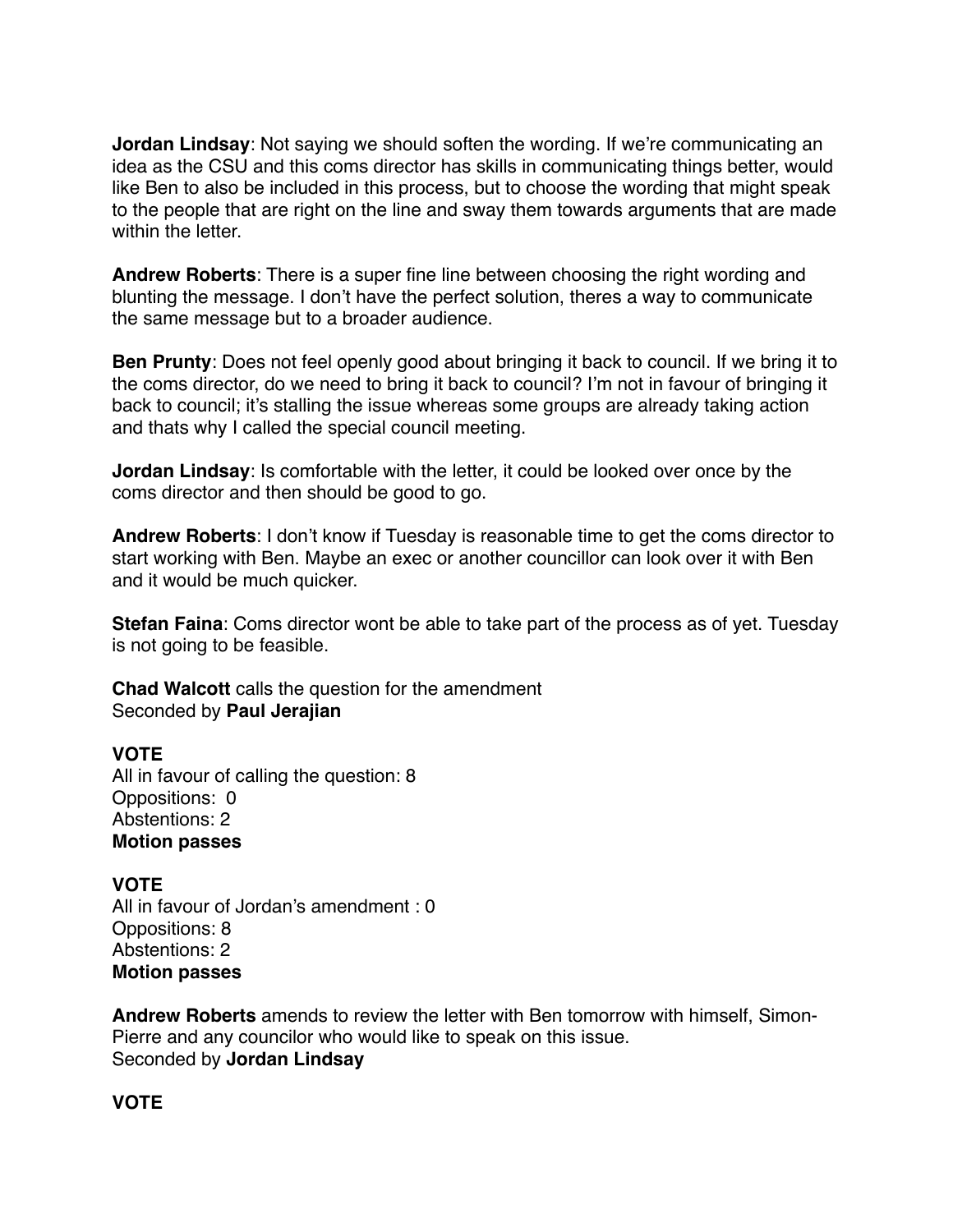All in favour of Andrew's amendment: 8 Oppositions: 0 Abstentions: 2 **Amendment passes** 

**Ben Prunty** calls the question Seconded by **Paul Jerajian** 

# **VOTE**

All in favour of calling the question: 6 Oppositions: 0 Abstentions: 3 **Motion passes** 

**VOTE** All in favour of Ben's motion: unanimous **Motion passes** 

#### **4. IT updates**

**Andrew Roberts**: Two tenders need to go out. Meeting with Finance Committee on Monday night at 8 to take care of this stuff. Compiling everything that was left on the table and trying to understand the best ways to push it forward. Wordpress is up with a bunch of documents in there.

**James Vaccaro**: What are the 2 tenders for?

**Andrew Roberts**: Info management and archiving on the website.

**Chris Webster**: Is it likely going to have progress moving forward?

**Andrew Roberts**: Likely because it's going to happen about a week after. That's the whole weekend that we planned for.

**Chris Webster**: Is there a situation where the councillors who don't have email addresses can have them?

**Andrew Roberts**: Would have to talk to the IT coordinator. It's a good idea, but the list would have to change every year.

**Paul Jerajian:** Standing Regulation 72 states that councillors get emails.

**James Vaccaro** calls for the orders of the day

#### **5. Requisition**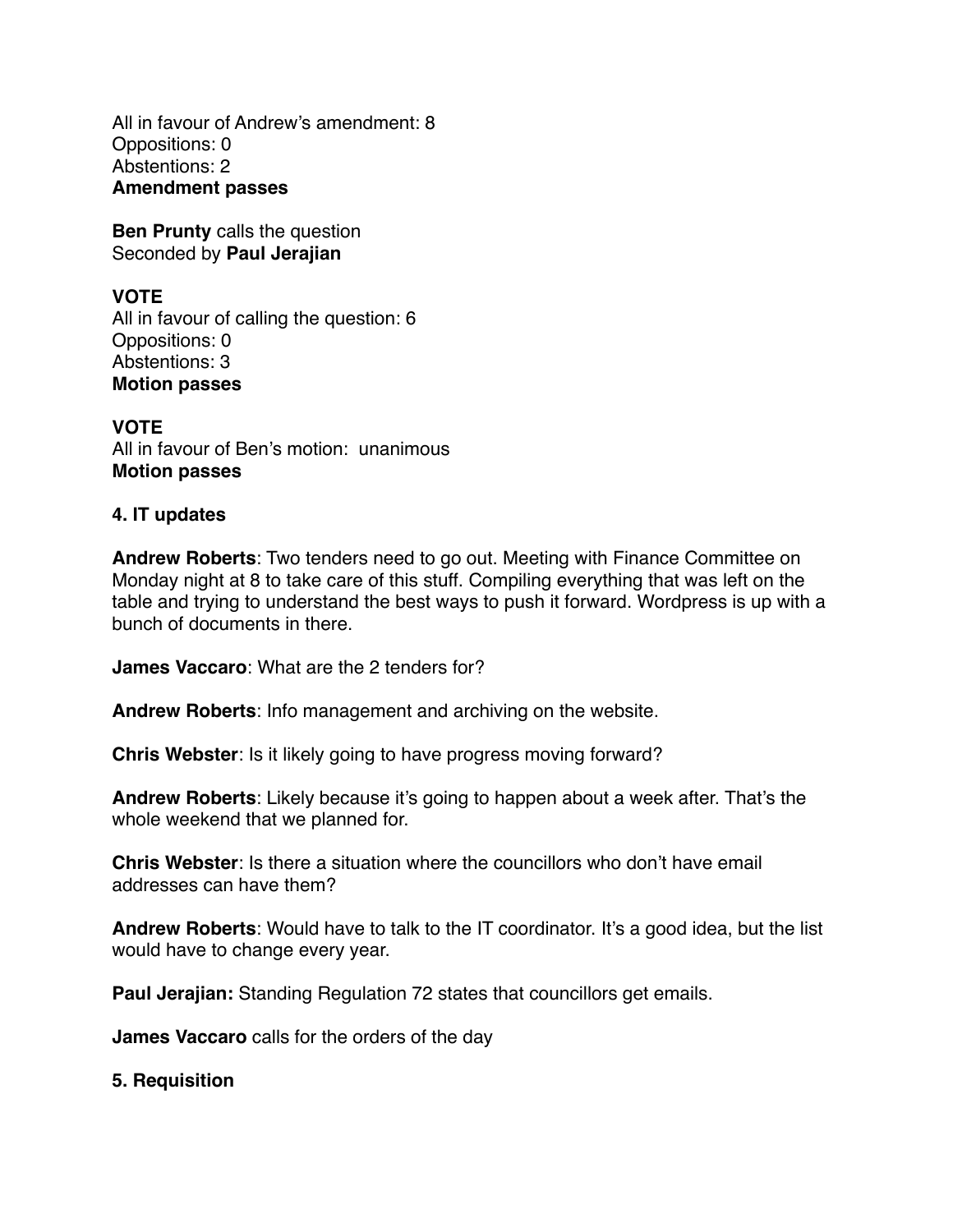**Paul Jerajian** moves to table points 5, 6 and 7 to the next regular council meeting and that the chair contact all JB Applicants to be present at the next council meeting Seconded by **Patrick Lefebvre** 

**James Vaccaro** amends to remove point 5 from the motion Seconded by **Jordan Lindsay**

## **VOTE**

All in favour of James' amendment: 6 Oppositions: 2 Abstentions: 1 **Amendment passes** 

**Paul Jerajian** amends to have Andrew Roberts contact JB applicants

## **VOTE**

All in favour of Paul's motion: unanimous **Motion passes** 

**Nadine Atallah**: Last semester some requisitions.... That took some months to go through. It was my fault and I've apologized already. The one he was talking about was about the MSA; the requisition was lost and we had to look for it and fetch it and as soon as we could find it we processed it. We have been talking to Murtaza and he has not been angry or anything; he was actually quite satisfied with the amount of effort put into it.

## **Ben Prunty**: What about NDP?

**Nadine Atallah**: Won't speak too publicly about NDP. MSA is different because it was our fault, and we apologized. For NDP we are doing our job.

## **6. Appointments to Standing Committees**

**Stefan Faina**: moves to suspend Robert's Rules to move point 10 up to discuss it before he has to leave

**Stefan Faina**: If anyone has any questions, please contact me. I have been updating everything on the exec reports. It's been going well so far and I've just met with Jason so we know exactly how much is being put in by the parties involved. It's an event that I am holding next month. Its a social event, semi-formal. Open-bar, featuring 2 DJs. The idea is to show off a space at Loyola that most people don't know about; that is the RF conference room. We are working with ASFA and the Omicron frat that has a strong presence at Loyola.

**Paul Jerajian** calls for the order of the day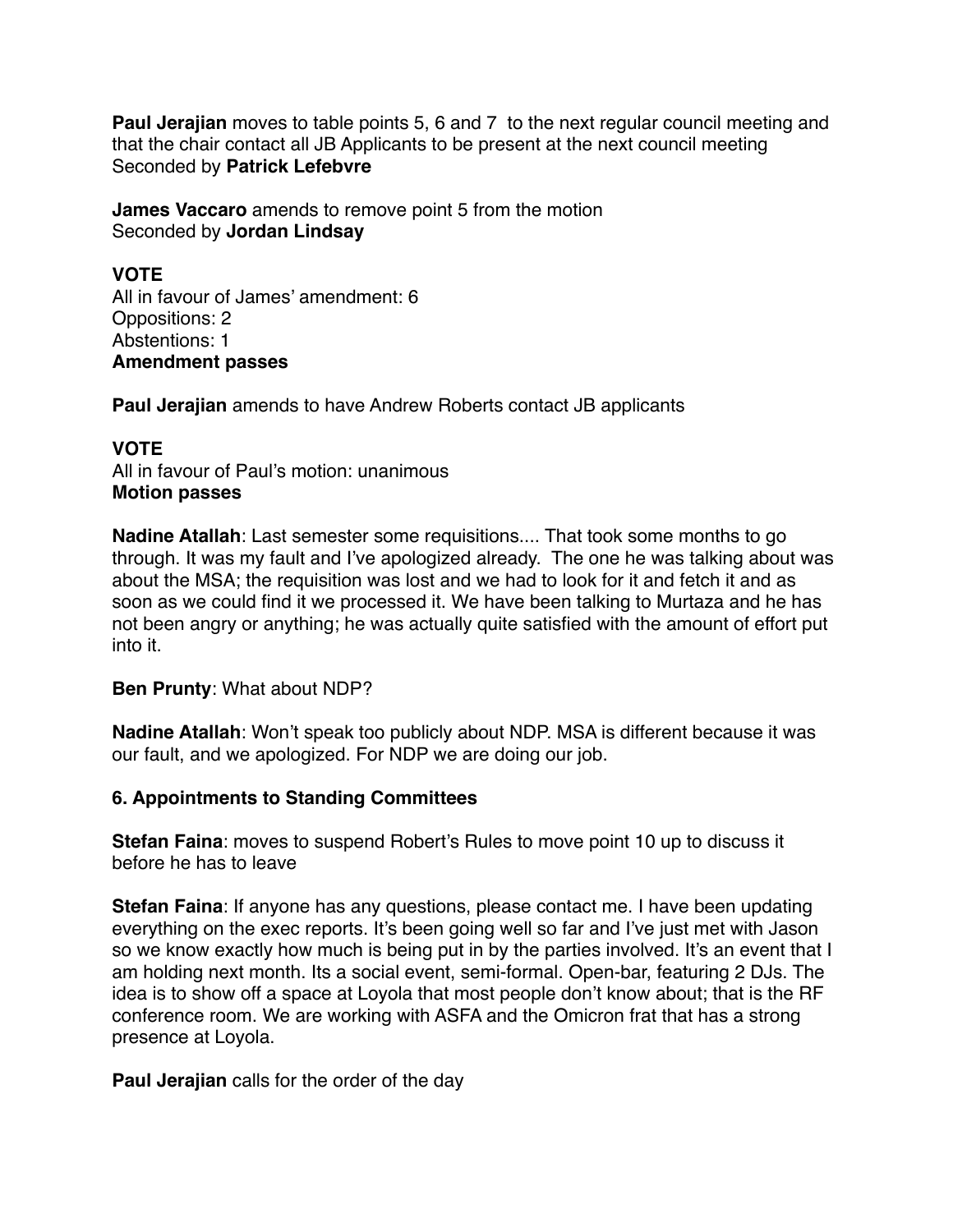**Paul Jerajian**: Financial, Events, and Clubs and Space vacancies.

**Paul Jerajian** nominates James for Clubs and Space

**James Vaccaro** accepts

**Paul Jerajian** nominates Patrick for Finance Committee

**Patrick Lefebvre** accepts

#### **VOTE**

All in favour of appointing Patrick to Finance Committee: unanimous **Patrick is appointed** 

#### **VOTE**

All in favour of appointing James to Clubs and Space Committee: unanimous **James is appointed** 

**James Vaccaro** nominates himself for Events Committee

## **VOTE**

All in favour of appointing James: 6 Oppositions: 1 Abstentions: 1 **Motion passes** 

**Paul Jerajian** nominates Chad to Sustainability Committee

#### **Chad Walcott** accepts

**VOTE** All in favour of appointing Chad: 5 Against: 2 Abstain: 1 **Motion passes**

**Paul Jerajian** nominates Chad to Loyola committee

**Chad Walcott** declines

**Chad Walcott** nominates Paul

**Paul Jerajian** declines

**Jordan Lindsay** nominates himself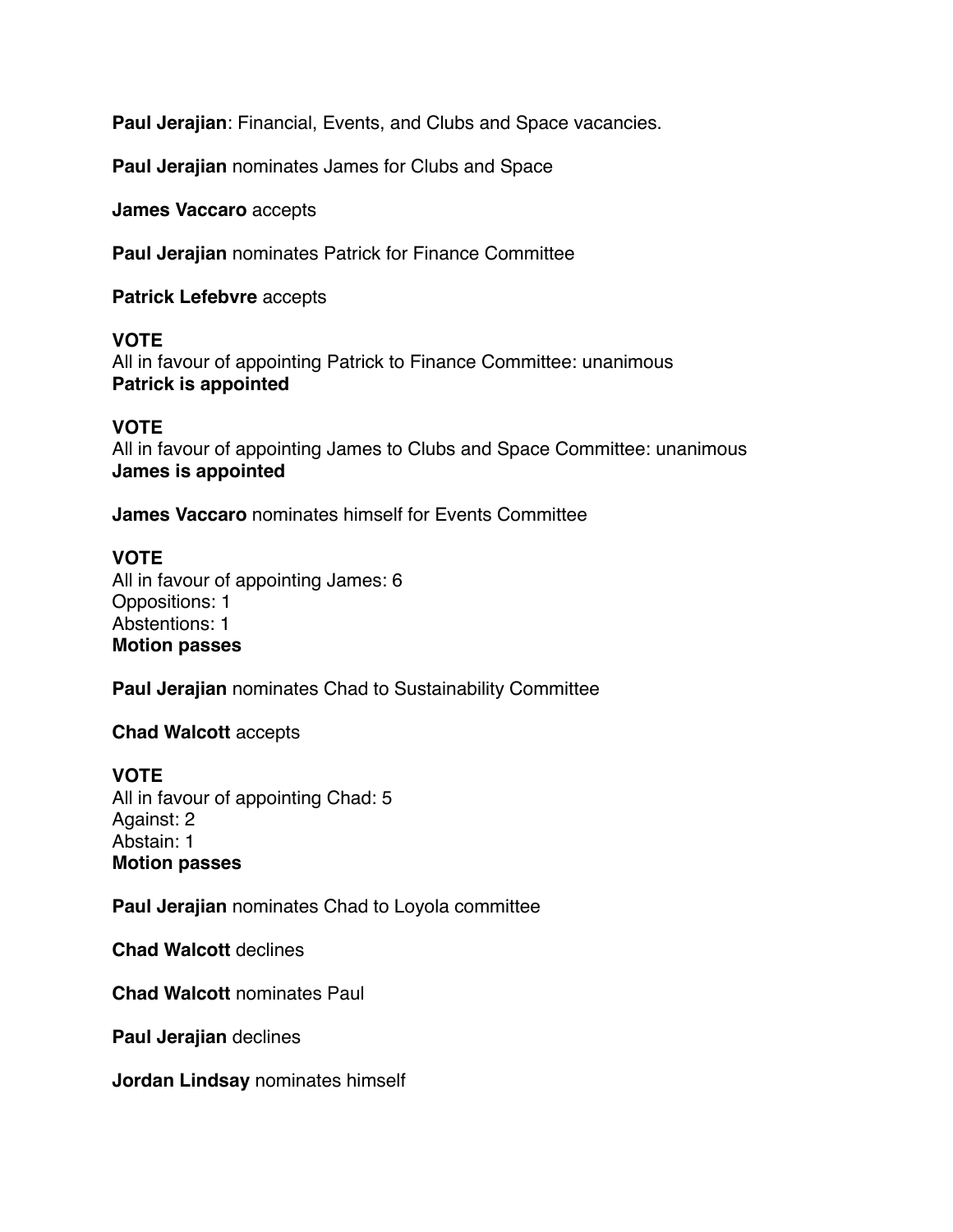#### **VOTE** All in favour of appointing Jordan: 7 Abstentions: 1 **Motion passes**

**Andrew Roberts**: We have to appoint someone now since the committee has to be called before next council meeting.

**Paul Jerajian**: Can we appoint Nikos Pidiktakis a a student at large member of the appointments committee?

**Chris Webster** nominates Anja

**Anja** accepts

**Ben Prunty** moves to appoint the two above mentioned people to the committee, tentatively for Nikos

**VOTE** All in favour: 6 Abstentions:1 **Motion passes** 

**James Vaccaro** moves to have the chair send an email to the VPs informing them of their new committee members Seconded by **Chad Walcott**

# **VOTE**

All in favour: 5 Abstentions: 2 **Motion passes** 

#### **7. VP Vacancy**

**Andrew Roberts**: Tentatively there may be someone coming in. Giving a heads up, have to work out time factors and how much work, etc.

**Paul Jerajian:** Can the incoming VP start April 1<sup>st</sup> instead of May 1<sup>st</sup>?

**Nadine Atallah**: To clarify, our bylaws say that incoming execs start in June 1<sup>st</sup> and are paid poverty line. They have to start May 1<sup>st</sup> their training. We can't change the bylaws but potentially we can appoint an individual for the position to be part of this years exec.

## **8. Red Carpet Party**